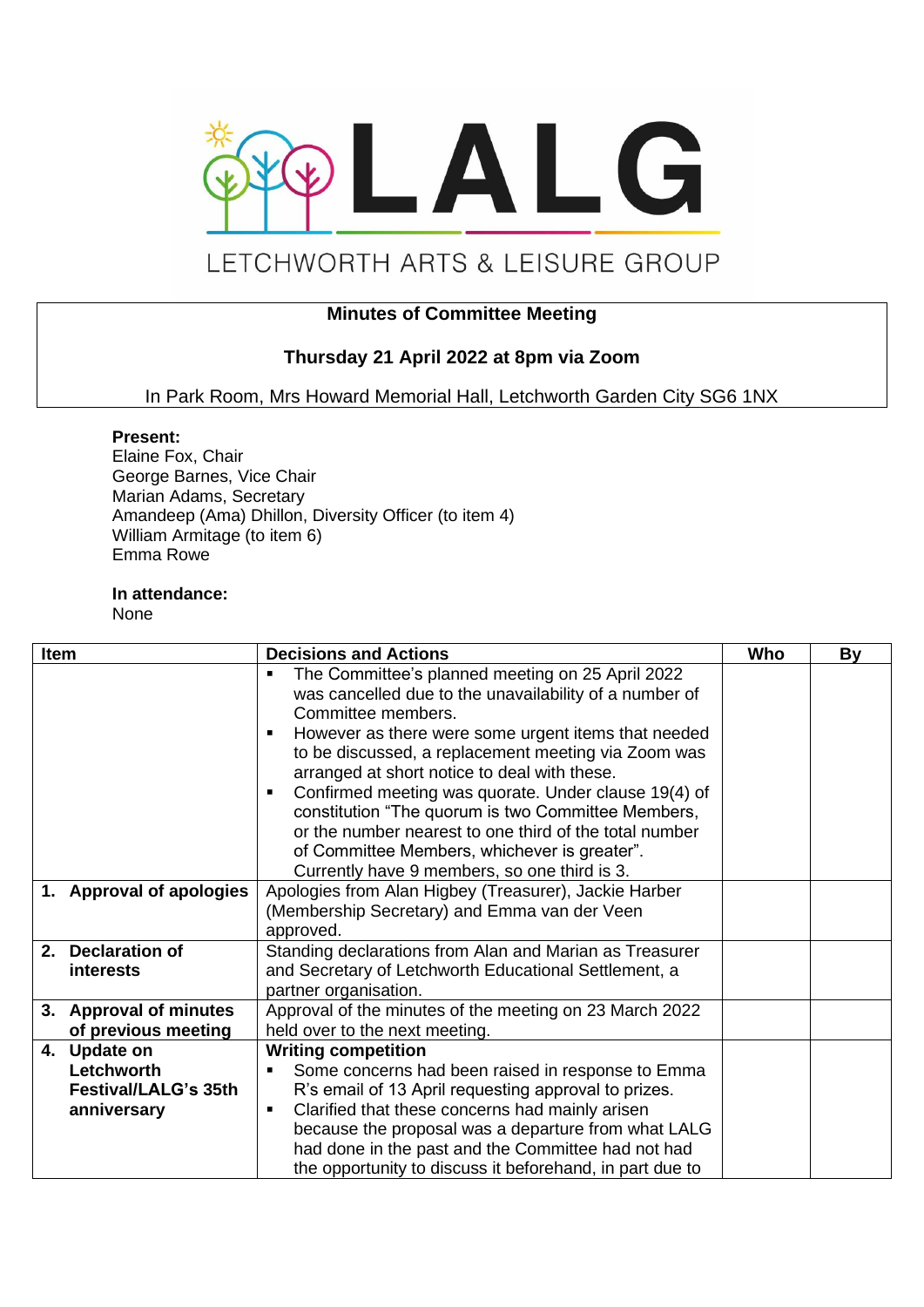| Item | <b>Decisions and Actions</b>                                                                                                                                                                                                                                                                                                                                                                                                                                                                                                                                                                                                                                                                                                                                                                                                                                                                                                                                                                                                                                                                                                                                                                                                                                                                                                                                                                                                                                                                                                                                                                                                                                                                                                                                                                                                                                                                                                                                                                     | Who    | <b>By</b> |
|------|--------------------------------------------------------------------------------------------------------------------------------------------------------------------------------------------------------------------------------------------------------------------------------------------------------------------------------------------------------------------------------------------------------------------------------------------------------------------------------------------------------------------------------------------------------------------------------------------------------------------------------------------------------------------------------------------------------------------------------------------------------------------------------------------------------------------------------------------------------------------------------------------------------------------------------------------------------------------------------------------------------------------------------------------------------------------------------------------------------------------------------------------------------------------------------------------------------------------------------------------------------------------------------------------------------------------------------------------------------------------------------------------------------------------------------------------------------------------------------------------------------------------------------------------------------------------------------------------------------------------------------------------------------------------------------------------------------------------------------------------------------------------------------------------------------------------------------------------------------------------------------------------------------------------------------------------------------------------------------------------------|--------|-----------|
|      | the challenges faced by the Festival Committee in<br>organising the Festival programme. Noted that in future<br>it was hoped that such discussions could take place at<br>a much earlier stage.<br>In a full discussion it was agreed that the competition<br>п<br>(and more generally involvement in the Festival) was a<br>opportunity to showcase what LALG had to offer and<br>attract new (and younger/more diverse) Members with<br>fresh ideas. Therefore any costs involved were seen<br>as promotional/marketing ones for publicity purposes<br>and hopefully they would be off set by increased<br>membership.<br>Also clarified that although children could take part in<br>٠<br>some LALG activities (accompanied by a responsible<br>adult if activities in person), LALG was an adult only<br>organisation and children could not be Members even if<br>the adult members of their household were.<br>Agreed criteria for entering as follows:<br>$\blacksquare$<br>Two categories of 18 and over and under 18.<br>Address within 20 miles of Letchworth.<br>No more than 10,000 words (to allow flexibility on<br>length of submission).<br>Closing date 31 August (to allow time over summer<br>holidays).<br>The Committee approved the following<br>٠<br>expenditure:<br>£250 prize for adults (in David's Bookshop<br>vouchers)<br>£100 prize for children (in David's Bookshop<br>٠<br>vouchers)<br>£250 budget for general Festival costs (e.g.<br>posters, bunting)<br>ACTION: Emma R to contact interested groups and<br>٠<br>circulate final details once in place.<br>Inflatable assault course and Colour Run on Norton<br><b>Common</b><br>LALG's existing insurer would not provide cover for<br>Colour Run. Insurance had therefore been arranged<br>(and paid for) by Leysbrook Estate Agents.<br>Although LALG was therefore not the organiser of<br>٠<br>these events, it could sponsor them (again as<br>promotional/marketing costs) in return for marketing. | Emma R |           |
|      | Hoped that entry fees would cover costs for Colour Run<br>$\blacksquare$<br>and any profit would be donated to Garden House                                                                                                                                                                                                                                                                                                                                                                                                                                                                                                                                                                                                                                                                                                                                                                                                                                                                                                                                                                                                                                                                                                                                                                                                                                                                                                                                                                                                                                                                                                                                                                                                                                                                                                                                                                                                                                                                      |        |           |
|      | Hospice Care and Home Start Hertfordshire.<br>After discussion, the Committee approved the<br>$\blacksquare$<br>following expenditure:                                                                                                                                                                                                                                                                                                                                                                                                                                                                                                                                                                                                                                                                                                                                                                                                                                                                                                                                                                                                                                                                                                                                                                                                                                                                                                                                                                                                                                                                                                                                                                                                                                                                                                                                                                                                                                                           |        |           |
|      | £250 to sponsor the PA system for the Colour<br><b>Run</b> (provided by SingingCactus)<br>£100 towards costs related to the inflatable<br>assault course.                                                                                                                                                                                                                                                                                                                                                                                                                                                                                                                                                                                                                                                                                                                                                                                                                                                                                                                                                                                                                                                                                                                                                                                                                                                                                                                                                                                                                                                                                                                                                                                                                                                                                                                                                                                                                                        |        |           |
|      | Value of marketing to be reviewed post events<br>and to inform future spend.<br><b>ACTIONS: Marian:</b><br>٠                                                                                                                                                                                                                                                                                                                                                                                                                                                                                                                                                                                                                                                                                                                                                                                                                                                                                                                                                                                                                                                                                                                                                                                                                                                                                                                                                                                                                                                                                                                                                                                                                                                                                                                                                                                                                                                                                     | Marian |           |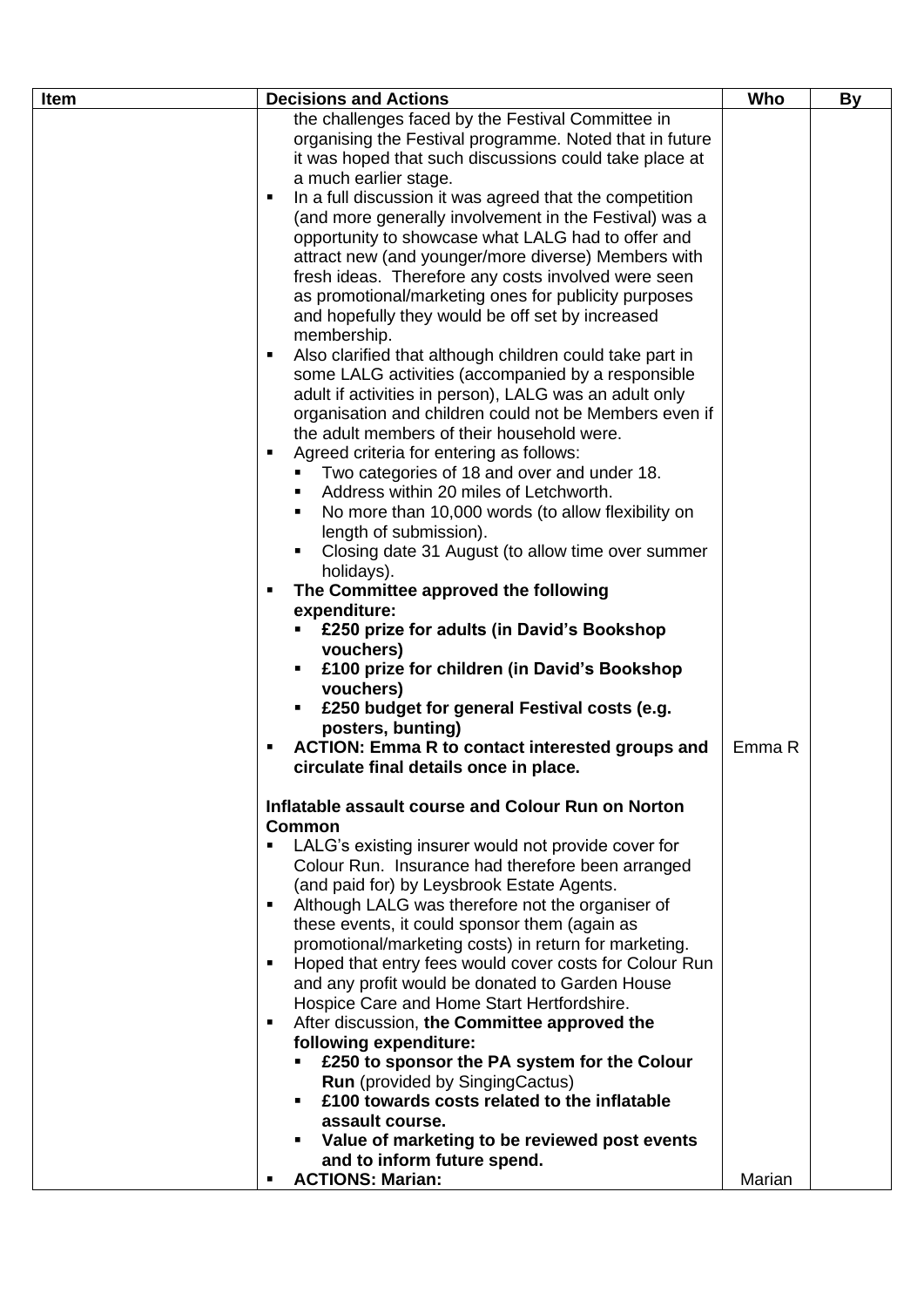| Item                                                                                             | <b>Decisions and Actions</b>                                                                                                                                                                                                                                                                                                                                                                                                                                                                                                                                                                                                                                                                                                                                                                                                                                                                                                                                                                                                                                                           | Who            | By |
|--------------------------------------------------------------------------------------------------|----------------------------------------------------------------------------------------------------------------------------------------------------------------------------------------------------------------------------------------------------------------------------------------------------------------------------------------------------------------------------------------------------------------------------------------------------------------------------------------------------------------------------------------------------------------------------------------------------------------------------------------------------------------------------------------------------------------------------------------------------------------------------------------------------------------------------------------------------------------------------------------------------------------------------------------------------------------------------------------------------------------------------------------------------------------------------------------|----------------|----|
|                                                                                                  | Confirm costs approved to Alan.<br>٠<br>Future agenda item.<br>٠                                                                                                                                                                                                                                                                                                                                                                                                                                                                                                                                                                                                                                                                                                                                                                                                                                                                                                                                                                                                                       |                |    |
| 5. Card reader<br>acquisition                                                                    | The Committee ratified the acquisition of a SumUp<br>$\blacksquare$<br>machine, at a cost of £19.99, which allowed LALG to<br>accept card payments (when paired with a mobile)<br>anywhere there is a mobile signal.<br>Also noted that the use of any device would be<br>restricted to nominated people.<br>Agreed a second device would also be useful, and if<br>٠<br>possible should have in-built mobile data.<br><b>ACTION: Marian to inform Alan.</b>                                                                                                                                                                                                                                                                                                                                                                                                                                                                                                                                                                                                                           | Marian         |    |
| 6. Combining July and<br><b>August newsletters/</b><br><b>Letchworth Festival</b><br>advertising | Noted that the Newsletter Team had requested that the<br>٠<br>Committee considered the idea of having a combined<br>July/August edition of the newsletter from summer<br>2022 onwards.<br>Reasons given:<br>$\blacksquare$<br>Combined Christmas edition worked well.<br>Nothing much changed from July to August<br>٠<br>editions.<br>Many groups dis not meet in August.<br>Many editors were away or on childcare duties.<br>Also financial saving.<br>٠<br>After a full discussion, although the Committee<br>п<br>remained happy with a combined December/January<br>newsletter, it felt that a combined summer edition<br>would lose momentum for new groups just starting up<br>and miss out on promoting activities groups were<br>planning for the autumn. Additionally, it missed the<br>opportunity to report on LALG's involvement in the<br>Letchworth Festival.<br>The Committee therefore agreed to retain separate<br>newsletters for July and August.<br><b>ACTIONS: Elaine to inform Newsletter Team, and to</b><br>let them know that Emma R would provide copy for | Elaine<br>Emma |    |
| 7. Ratification of<br>underwriting of costs<br>for new Trips group                               | <b>Letchworth Festival report.</b><br>Letchworth Festival advertising in June newsletter<br>The Committee also agreed that the Festival could<br>have a four page insert as the central pages of the<br>June newsletter.<br><b>ACTION: Elaine to inform Newsletter Team.</b><br>٠<br>Following affirmative responses made by a majority of<br>٠<br>members to Alan's email of 9 April, the Committee<br>ratified its decision to underwrite the costs for the new<br>Trips Group and confirmed the details as follows:<br>In line with the decision made at its meeting on 26<br>April 2021, the Committee agreed that no organiser<br>should be out of pocket should a test trip not go<br>ahead. It therefore agreed in principle that LALG<br>would cover any costs that would not be refunded.<br>Each request would be the subject of specific<br>approval by the Committee, and should be<br>supported by documentation to show the costs                                                                                                                                        | Elaine         |    |
|                                                                                                  | involved.<br>The Committee agreed that its decision should also                                                                                                                                                                                                                                                                                                                                                                                                                                                                                                                                                                                                                                                                                                                                                                                                                                                                                                                                                                                                                        |                |    |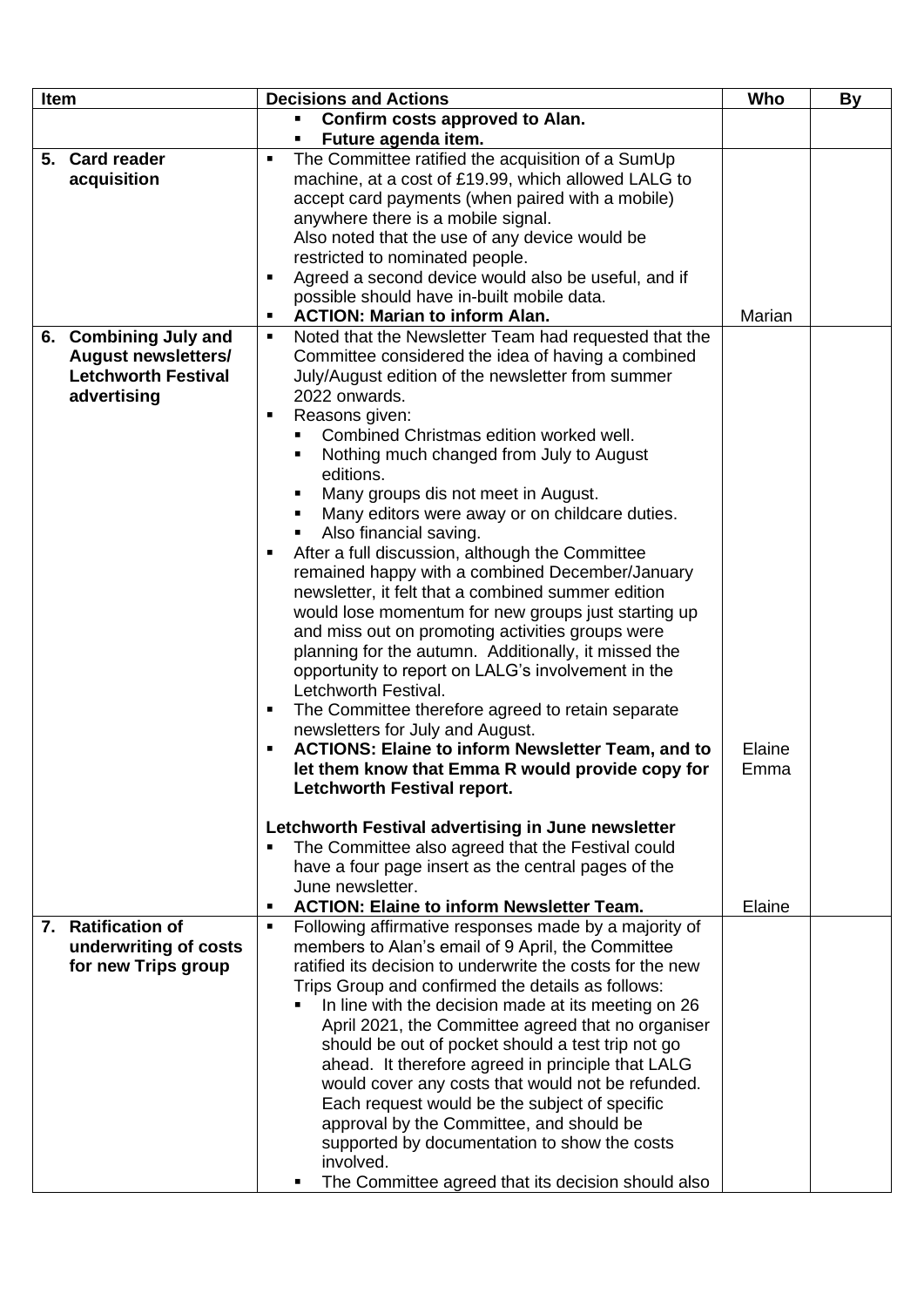| Item |                                      | <b>Decisions and Actions</b>                                                                                                                                                                                                                                                                                                                                                                                                                                                                                                                                                                                                                                                                                                                                                                                                                                                                                                                                                                                                                                                                                                | Who               | By |
|------|--------------------------------------|-----------------------------------------------------------------------------------------------------------------------------------------------------------------------------------------------------------------------------------------------------------------------------------------------------------------------------------------------------------------------------------------------------------------------------------------------------------------------------------------------------------------------------------------------------------------------------------------------------------------------------------------------------------------------------------------------------------------------------------------------------------------------------------------------------------------------------------------------------------------------------------------------------------------------------------------------------------------------------------------------------------------------------------------------------------------------------------------------------------------------------|-------------------|----|
|      |                                      | be applied to any trip organised by the new LALG<br>Trips group. This amendment does not set a<br>precedent for any other group. The arrangement<br>with the Trips group will be reviewed after six<br>months.<br>ACTION: Marian: future agenda item.<br>For information: the Committee had already agreed<br>п<br>that for the time being card fees incurred for booking<br>trips and events should be met from LALG's central<br>funds. This decision was made at its meeting on 23<br>June 2021 and an initial allocation of £50 agreed. The<br>Committee reviewed the decision at its meeting on 24<br>November 2021, when it was agreed to review the<br>position again in summer 2022 and also to consider<br>whether booking fee should be introduced. The next<br>review is scheduled for the Committee's meeting in<br>July.                                                                                                                                                                                                                                                                                       | Marian            |    |
|      | 8. Volunteers' Evening               | The Social Team had asked the Committee to consider a<br>number of items and the Committee agreed the following:<br><b>Invitations</b><br>Two representatives from each group<br>٠<br>All members of LALG's Teams<br>Partners not to be invited but would be considered on<br>an exceptional basis (e.g. help needed in attending)<br>Past Committee members (since 30th anniversary) and<br>others closely involved with LALG. ACTION: Marian<br>to draft list for consideration at next meeting.<br>Invitations to be sent out by email unless the invitee<br>does not have an email address.<br><b>Budget</b><br>The Committee approved an initial budget of £100<br>towards cost of the planned activities (additional to<br>cost of refreshments).<br>Amount to be reviewed if not sufficient.<br>$\blacksquare$<br>Cake<br>Agreed there should be a birthday cake (additional to<br>the one for the planned social event in October).<br>Suggested there could be several cakes and could be<br>a challenge for the Baking Group, with LALG meeting<br>cost of ingredients. ACTION: William to discuss with<br>group. | Marian<br>William |    |
|      |                                      | <b>ACTION: Marian to inform Social Team of</b><br>п<br>decisions.                                                                                                                                                                                                                                                                                                                                                                                                                                                                                                                                                                                                                                                                                                                                                                                                                                                                                                                                                                                                                                                           | Marian            |    |
|      | 9. Deferment of other                | The Committee noted that these items would now be                                                                                                                                                                                                                                                                                                                                                                                                                                                                                                                                                                                                                                                                                                                                                                                                                                                                                                                                                                                                                                                                           |                   |    |
|      | items planned for                    | discussed at the meeting on 24 May – including the focus                                                                                                                                                                                                                                                                                                                                                                                                                                                                                                                                                                                                                                                                                                                                                                                                                                                                                                                                                                                                                                                                    |                   |    |
|      | discussion at meeting<br>on 26 April | topic, Format of Members' meetings.                                                                                                                                                                                                                                                                                                                                                                                                                                                                                                                                                                                                                                                                                                                                                                                                                                                                                                                                                                                                                                                                                         |                   |    |
|      | 10. Any other business               | LALG's 35th anniversary social event                                                                                                                                                                                                                                                                                                                                                                                                                                                                                                                                                                                                                                                                                                                                                                                                                                                                                                                                                                                                                                                                                        |                   |    |
|      |                                      | George, Elaine and Marian to visit Grange Community<br>$\blacksquare$                                                                                                                                                                                                                                                                                                                                                                                                                                                                                                                                                                                                                                                                                                                                                                                                                                                                                                                                                                                                                                                       |                   |    |
|      |                                      | Centre on 28 April to assess suitability.                                                                                                                                                                                                                                                                                                                                                                                                                                                                                                                                                                                                                                                                                                                                                                                                                                                                                                                                                                                                                                                                                   |                   |    |